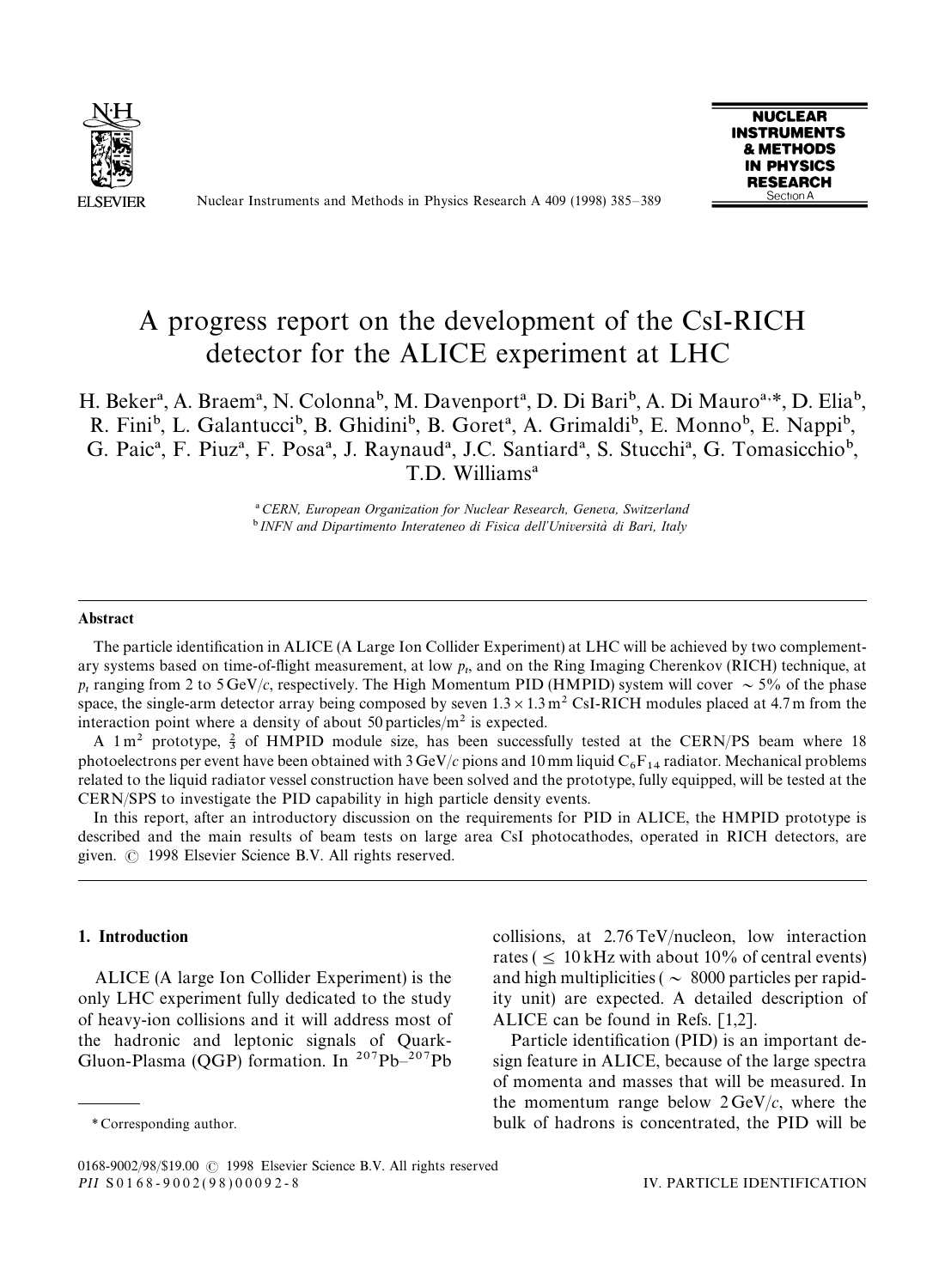accomplished by TOF measurement in a barrel system. Only 3% of the produced hadrons will have  $p_t$  larger than  $2 \text{ GeV}/c$ , a feature which makes this region accessible only to inclusive measurements. A dedicated High-Momentum PID (HMPID) system has been designed to measure inclusive particle ratios and  $p_t$  spectra in the range  $2-5 \text{ GeV}/c$ . It is a single arm array of seven  $1.3 \times 1.3$  m<sup>2</sup> CsI-RICH modules covering about  $12 \text{ m}^2$ , namely 5% of full central acceptance (Fig. 1). The detector segmentation and the tilting of the modules decrease the scatter of the incident angles of the particles (limiting them to a 0*°—*15*°* spread); this minimizes Cherenkov photons total internal reflection losses in the radiator and improves the identification capability. The RICH modules are placed at 4.7 m from the interaction vertex, position corresponding to multiplicities  $\leq 50$  particles/m<sup>2</sup> (including expected background). To verify the PID capabilities in such conditions of particle density a  $1 \text{ m}^2$  prototype has been built to be tested at the CERN/SPS. In this report a description of the prototype and main test beam results on large area CsI-RICH detector are presented.

#### 2. The HMPID RICH prototype

The RICH detector has a proximity focusing geometry, with 10 mm liquid  $C_6F_{14}$  radiator, suit-



Fig. 1. Perspective view of the HMPID system with the 7 RICH modules placed on top of the barrel frame and tilted according to the distance from the interaction point.

able for the momentum range of interest, coupled through a 5 mm quartz window to a multiwire chamber (MWPC, 4 mm anode wire pitch, 2 mm anode*—*cathode gap) with a cathode segmented into  $8 \times 8$  mm<sup>2</sup> pads for 2-D readout [1]. A 500 nm photosensitive CsI film evaporated on the pads converts the Cherenkov photons into single electrons originating avalanches at the MWPC anode wires. The analog readout of the pads allows accurate localization through centroids evaluation. The use of a solid photoconverter permits thin sensitive gaps in the MWPC, resulting in a considerable reduction of the background from ionizing particles. This feature is mandatory with the expected multiplicity which makes the pattern recognition capability a prime requirement for our application. The photodetector can even be used as an additional tracking plane with good position resolution [1,3].

The HMPID requirements make acceptance less crucial than performance, thus allowing some dead space in the detector plane. Therefore, to optimize the production procedure and to ease the handling, the photocathode (PC) and the radiator have been segmented into  $64 \times 40 \text{ cm}^2$  panels and  $130 \times 42$  cm<sup>2</sup> vessels (Fig. 2).

The HMPID prototype is  $130 \times 85$  cm<sup>2</sup>, namely  $\frac{2}{3}$ of one RICH module size. It has been successfully tested at the CERN/PS test beam, demonstrating not only the good operation of the MWPC, having 1.3 m long anode wires and a support line in the middle, but also the feasibility and the mounting under clean controlled specifications of  $64 \times 40 \text{ cm}^2$ CsI PCs. The prototype will be completely equipped, with full size radiator vessels, to be tested at the CERN/SPS.

The designed radiator vessel consists of a NEO-CERAM (NIPPON GLASS, Japan) tray closed by a fused silica SUPRASIL window. The two materials have equal thermal dilation coefficients and the resulting container is characterized by the stiffness required to cope with the  $C_6F_{14}$  hydrostatic pressure. The vessel-strain under hydrostatic load, in every position foreseen by the HMPID detector design, has been measured on a full size vessel and the results have confirmed the mechanical design expectations.

The ALICE low interaction rates allow multiplexed analog readout based on full custom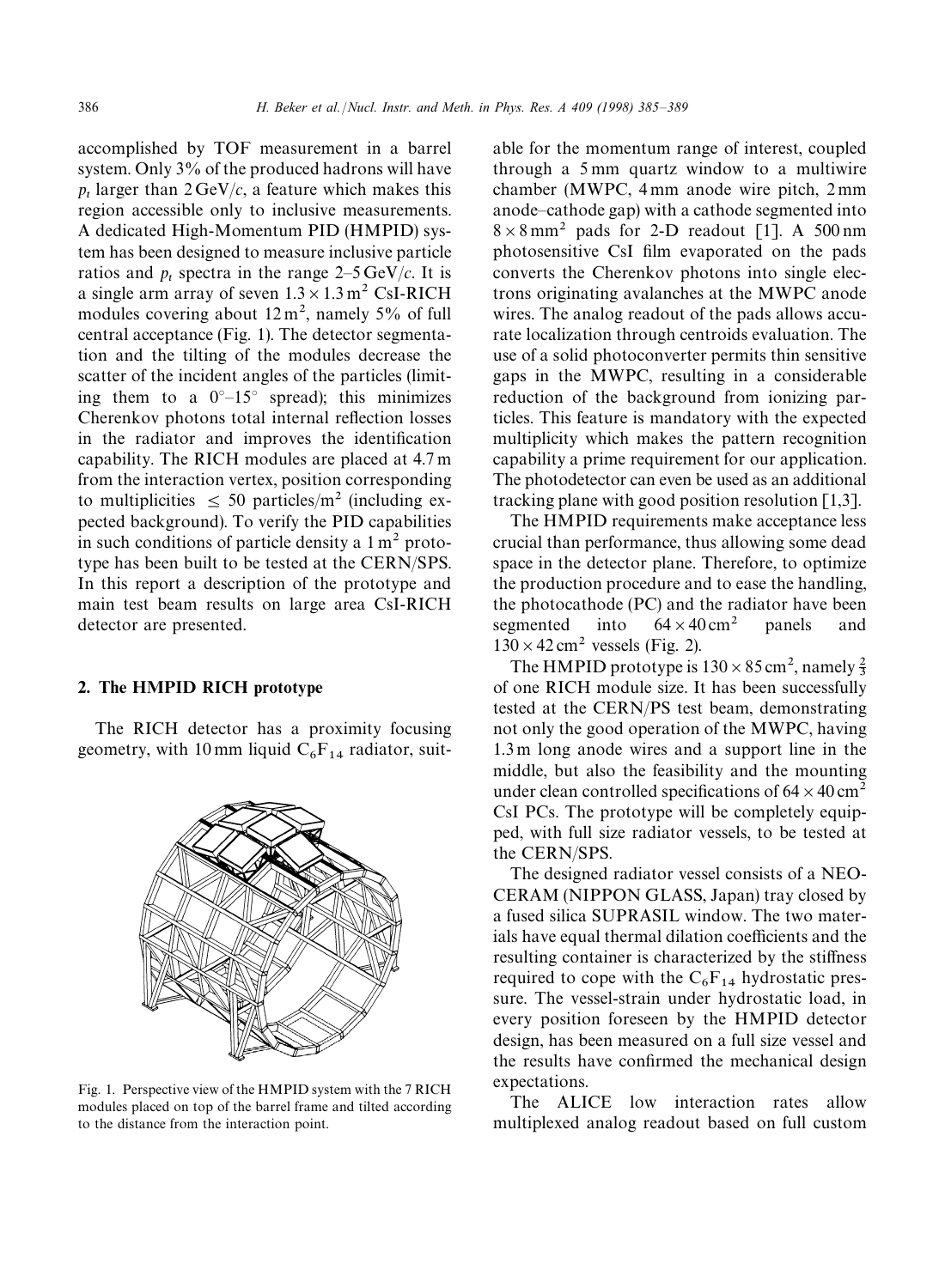

Fig. 2. Segmentation of pad cathode and radiator.

electronics. Currently, the frontend electronics of the RICH prototype is based on the 16 channel GASSIPLEX chip [4]. In the final detector version it will be based on the MultiChip Module (MCM) DIGITPLEX, composed by 4 GASSIPLEXs, the 10 bit ADC CRIAD and the zero suppression chip DILOGIC on a board [5]. The specifications are:  $ECN < 800 e^-$  at 20 pF input, baseline restoration  $< 0.5\%$  after 3 µs, data ready after zero suppression for  $64$  channels in  $3 \mu s$ .

# 3. Test beam results on large-area CsI-RICH detectors

The HMPID requirements have directed the choice towards a fast-RICH configuration with CsI PC, which has been made possible by the CERN/RD26 project activities demonstrating the feasibility of large-area CsI photocathodes with high and stable quantum efficiency [6]. The QE of 29 large PCs, produced at CERN, has been evaluated, exploiting the Cherenkov radiation in a RICH detector in test beam. A detailed presentation of the RD26 results can be found in Ref. [7].

Fig. 3 shows the CsI QE measured at 170 nm as a function of the PC production number, summarizing the results of 4 years activity. The improvement can be attributed to the definition of a new procedure to produce the photocathodes. Firstly, the substrate is obtained by chemical deposition of nickel and gold layers on top of the copper pads, previously mechanically and chemically polished. Then the CsI is evaporated at 50*°*C and  $10^{-6}$  Torr, and the PC is kept under vacuum at 50*°*C for six hours.

Another important feature is the QE stability: two PCs, among the best ones, kept under argon (between beam test periods) and periodically tested, show QE degradation less than 5% in two years (Fig. 4).

Fig. 5 shows typical 3 GeV/*c* pion events obtained at the CERN/PS test beam. Each PC is tested at several MWPC gains and Cherenkov radiator thickness and the photodetector performance is evaluated by means of dedicated analysis and simulation programs. The main event quantities are extracted by the analysis program from a fiducial region of the PC plane where all the Cherenkov photons hits are expected (Fig. 6). Then these quantities are reproduced by the Monte



Fig. 3. CsI QE measured at 170 nm as a function of the PC number. All the photocathodes have large area, from  $30 \times 30$  to  $64 \times 40$  cm<sup>2</sup> of PC 28 and 29 which have been produced for the HMPID prototype.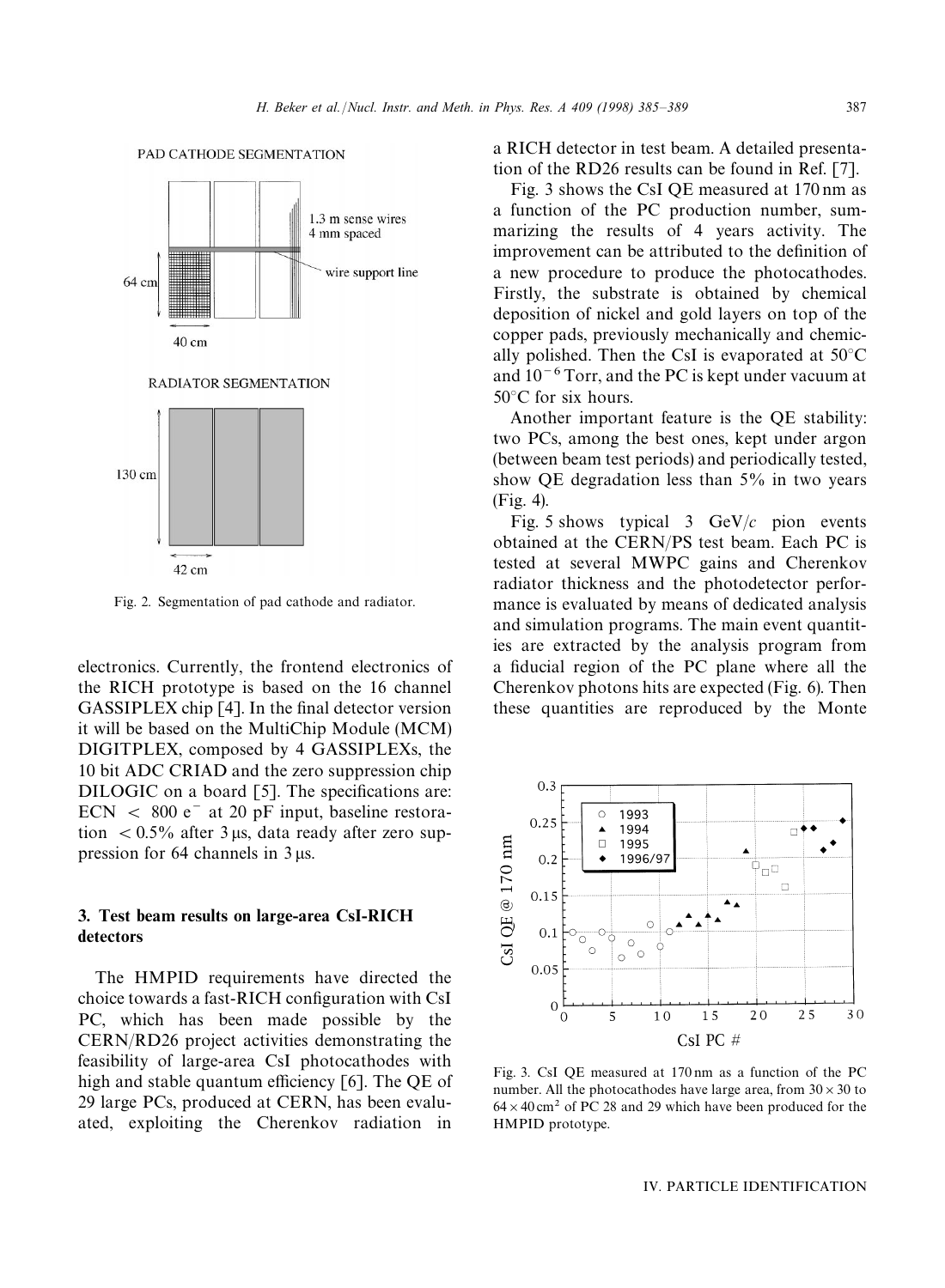

Fig. 4. CsI QE measured at 170 nm as a function of PC age.<br>Fig. 6. Average number of pads, pad clusters and photo-



Fig. 5. A 3 GeV/*c* pion event, obtained with PC24 and 10 mm thick  $C_6F_{14}$  radiator, showing the pad cluster MIP surrounded by the Cherenkov photons ring. The ring radius of about 10 cm has been obtained with a proximity gap of 7 cm. The grey scale on the right, in arbitrary units, is proportional to the signal measured on the pads.

Carlo simulation, allowing to estimate CsI photoelectric yield and the photon feedback contribution. An essential feature, that the simulation program has permitted to observe, is the spatial distribution of feedback photons: due to the small anode*—*cathode gap and the pad size, they overlap to the cluster originated by the primary Cherenkov photon, thus resulting in a very small background.



electrons as a function of the  $C_6F_{14}$  radiator thickness, at a gain of 105 and with 3 GeV/*c* pions. The number of photoelectrons, obtained as ratio between the total pulse height and the single electron pulse height, includes Cherenkov and feedback photons, while the number of resolved clusters is related to Cherenkov events. The mean number of pads per event depends on the cluster size, which varies roughly from 2 to 3 pads in the 2*—*10 mm radiator thickness range. The cluster size increase with radiator thickness can be attributed to photoelectrons overlapping, which enhances the signal induced on pads and therefore the number of pads being over threshold.

The main test beam results can be summarized as follows:

- 1. a very stable, discharge-free, operation of the MWPC at a gain of  $\sim 10^5$  and single electron detection efficiency of 95%,
- 2. average number of 18 Cherenkov photoelectrons per ring with 3 GeV/*c* pion and 10 mm  $C_6F_{14}$  radiator;
- 3. single photon angular resolution of 8 mrad.

Furthermore, two  $80 \times 20 \text{ cm}^2$  CsI photocathodes have been successfully used in the threshold imaging Cherenkov detector of the CERN/NA44 experiment, showing no degradation of the performance during four weeks of high irradiation level in lead ion run [8].

# 4. Conclusions

The status of the development of the CsI-RICH detector for the HMPID in ALICE at LHC has